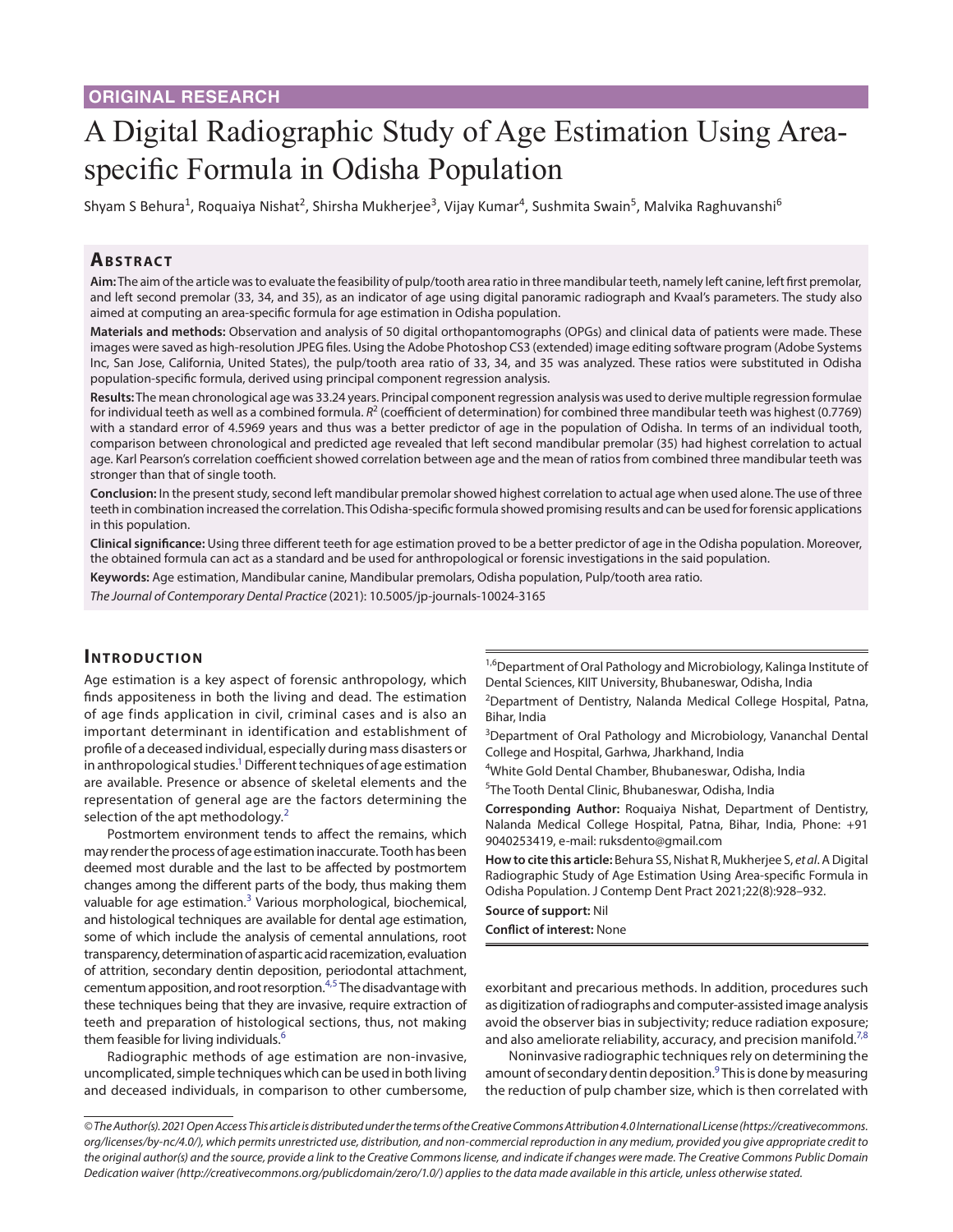chronological age. Further, the regression analysis is carried out and equations are derived to estimate the age. Age-predicting regression equations using pulp/tooth area ratio in mandibular canines were formulated by Cameriere et al*.* in Italian population, with high levels of accuracy.<sup>[8](#page-4-7)</sup> In the Indian population, better accuracy in age estimation was obtained by Saxena using modified Kvaal's method[.10](#page-4-9) However, both these techniques use anterior teeth, which are not always present in older individuals and more prone to trauma in younger individuals.<sup>11</sup> Thus, taking all these facts into consideration, the present study was conducted to evaluate the feasibility of pulp/tooth area ratio in three mandibular teeth, namely left canine, left first premolar, and left second premolar (33, 34, and 35), as an indicator of age using digital panoramic radiograph and Kvaal's parameters. Moreover, the study also aimed at computing an area-specific formula for age estimation in Odisha population.

#### **MATERIALS AND METHODS**

A total of 50 digital Orthopantomographs (OPGs) and clinical data of 50 patients of Odisha who visited the Department of Oral Medicine and Radiology in our institution were retrieved from the archives as part of the retrospective study. Individuals ranging from 30–40 years of age were selected for the study as this agegroup is less prone to trauma, accidents, or assaults unlike their younger counterparts and are free from the pathoses of old age, both of which could result in tooth loss. Moreover, since the study aimed at deducing a population-based formula, it was imperative that the subjects had a full set of dentitions. The teeth selected for the study were mandibular left canine, left first premolar, and left second premolar (33, 34, and 35), since these teeth are less likely to get damaged by traumatic forces and also less likely to undergo attritional wear in comparison with the molars. From postmortem aspect, these teeth are not easily lost in dry skull material as the molars. Above all, the analysis of these teeth is easier and more feasible since they are single-rooted with large pulpal area and have simpler morphology with less diversity[.12](#page-4-11)

High-quality panoramic radiographs with fully erupted permanent left mandibular canine and premolars with complete root formation were included in the study. OPGs with developmental anomalies, any pathology which could alter the teeth's surface area like caries or periodontitis or periapical lesions, malaligned canine and premolars and teeth with fillings or any prosthetic fittings were excluded from the study. Patients undergoing or patients who had undergone fixed orthodontic treatment or endodontic treatment involving mandibular canine and premolars were also not included.

 Digital OPGs were saved as high-resolution JPEG files on the desktop computer (AMD operating system, 32 bit, 14'' LCD screen) and transferred to the Adobe Photoshop CS3 (extended) image editing software program (Adobe Systems Incorporated, San Jose, California, United States). Eleven horizontal lines were marked on the teeth in the digital radiograph using Adobe Photoshop's inbuilt line tool to measure the morphological parameters. The lines were marked at the cusp tip, at the maximum curvature of crown on the mesial and distal aspect and at the cemento–enamel junction (CEJ). Lines were also marked apically from CEJ to the root apex at every one-eighth increment, with the exception of one-eighth increment immediately apical to the CEJ. All measurements were made by a single examiner who was unaware of the personal details of the subjects.

The following morphological measurements were made on the digital radiograph<sup>9</sup> ([Fig. 1](#page-1-0)):

*T—*Tooth length

*R—*Root length

*P—*Pulp length

*A—*Pulp/root width at cementoenamel junction (CEJ)

*B—*Pulp/root width midway between A and C

*C—*Pulp/root width midway between apex and CEJ.

These measurements were made for all the three teeth in the selected OPGs, after which the following calculations were done:

*M—*Mean value of above all ratios (P/R, P/T, A, B, C)

*W*—Mean of pulp/root width at B and C calculated as B + C/2

*L—*Mean of ratios of all lengths calculated as (P/R + P/T)/2

*W–L—*Difference between width and length.

The values obtained were used in the regression equation for Kvaal's method according to the formula:

 $Age = 129.8 - (316.4 \times M) (6.8 \times [W - L])^9$ 

Using principal component regression analysis, regression formulae were determined for age estimation in the Odisha population, separately for individual teeth as well as by taking the three teeth together. Comparison between original chronological age and predicted age in different teeth was done to ascertain the effectiveness of the study. Karl Pearson's correlation coefficients between original age and predicted age were also calculated. Statistical analysis was done using the SPSS v 20.0 (SPSS Inc, Chicago, Illinois, United States) statistical software package and *p* <0.05 indicated a significant correlation.

#### **RESULTS**

A correlation study was undertaken to evaluate the feasibility of pulp/tooth area ratio in three mandibular teeth, namely left canine, left first premolar, and left second premolar (33, 34, and 35), as an indicator of age using 50 digital OPGs.

The mean chronological age was 33.24 years. The correlation coefficients between chronological age and calculated ratios for

> P R A B C

<span id="page-1-0"></span>**Fig. 1:** Pictorial representation of morphological parameters measured on orthopantomographs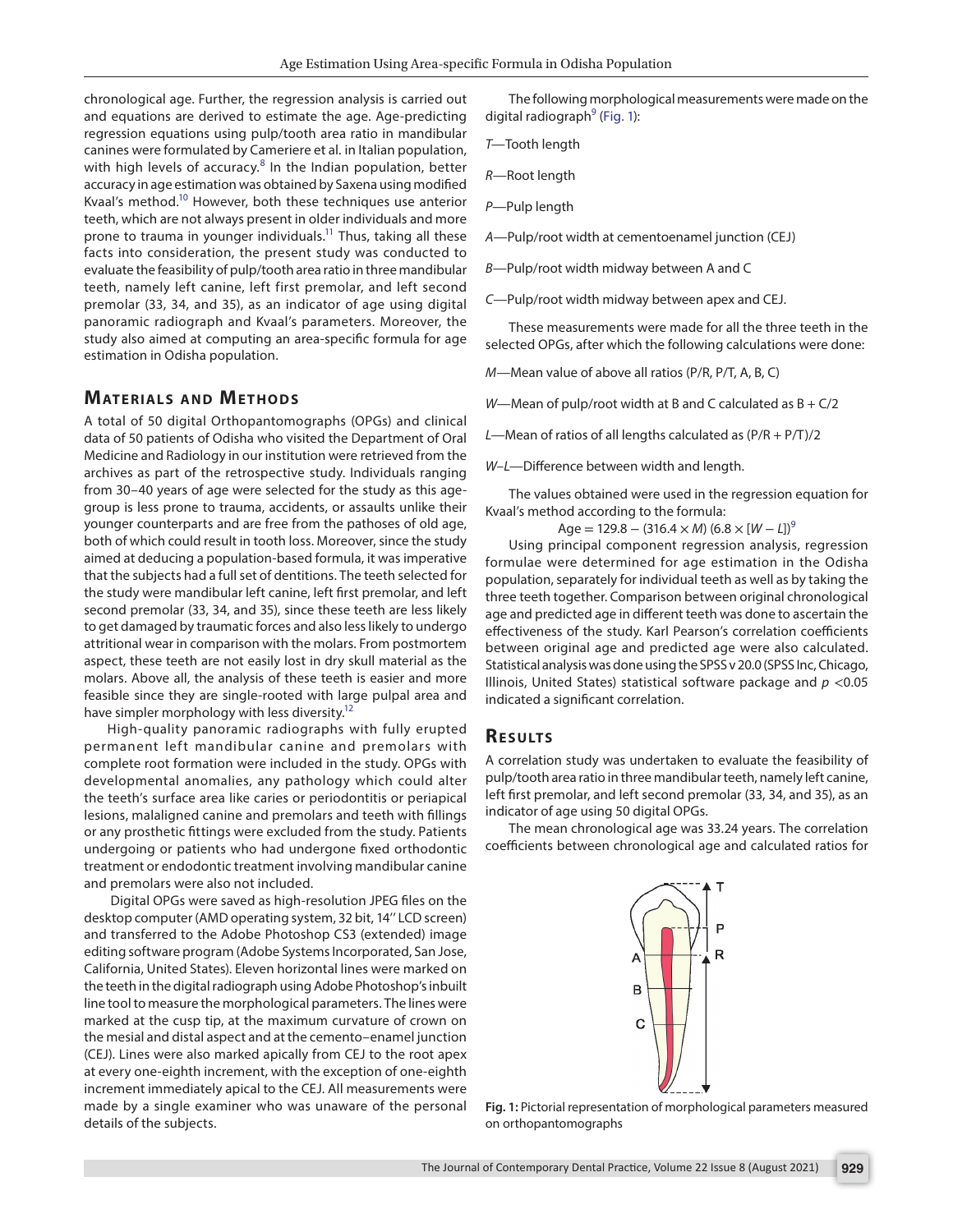each tooth are shown in [Table 1.](#page-2-0) Principal component regression analysis was used to derive multiple regression formulae for individual teeth as well as a combined formula.  $R^2$  (coefficient of determination) for combined three mandibular teeth was highest (0.7769) with a standard error of 4.5969 years and thus was a better predictor of age in the population of Odisha ([Table 2](#page-2-1), [Fig. 2\)](#page-2-2).

In terms of an individual tooth, comparison between chronological and predicted age revealed that left second mandibular premolar (35) had highest correlation to actual age (*r*= 0.8525; *t*= 11.1801). Karl Pearson's correlation coefficient showed correlation between age and the mean of ratios from combined three mandibular teeth was stronger than that of single tooth (*r* = 0.8784; *t* = 12.6012); *p* = 0.0001 ([Tables 3](#page-3-0) and [4\)](#page-3-1).

#### **Dis c u s sio n**

Age estimation forms one of the most crucial aspects of forensic odontology and finds application in various medicolegal, mass disaster, administrative, and ethical scenarios.<sup>13</sup> Tooth of an individual can be used to assess their age by measuring the regressive changes in the dental hard tissues like attrition, secondary dentin deposition, cementum apposition, and root dentin translucency. However, changes brought about by attrition and cementum apposition are unreliable as these are highly influenced by environmental factors and lifestyle of an individual.<sup>14</sup>

Assessment of age by secondary dentin apposition is one of the most effective and feasible methods for age estimation since it is a noninvasive radiographic technique which relies on the fact that the size of dental pulp decreases with increasing age due to apposition of secondary dentin, thus making it a reliable tool in individuals above the age of 25 years.<sup>15,16</sup> Secondary dentin is a narrow band of dentin deposited hemming the pulpal chamber after root formation is complete. This genesis process is continuous

but slower and occurs by a cellular process independent of external factors, thus making it a more reliable tool for age estimation.<sup>14[,17](#page-4-13)</sup>

Histological or radiographic techniques can be employed to estimate age by assessing the secondary dentin apposition. In the current study, panoramic radiographs have been used due to factors like high reproducibility, possibility of digitization, less time consumption, no necessity of extraction of teeth, and no requirement of any specialized equipment.<sup>7</sup> Several studies have been done using single tooth, but ours combine the results of three different teeth to provide more accuracy. An area-specific formula for age estimation has also been formulated, which may have useful, practical, convenient, and prove to be utilitarian for forensic applications in the studied population. According to the findings of our study, the coefficient of determination for combined three mandibular teeth



<span id="page-2-2"></span>

<span id="page-2-0"></span>

| Table 1: Correlation coefficients between chronological age and calculated ratios for each tooth |  |
|--------------------------------------------------------------------------------------------------|--|
|--------------------------------------------------------------------------------------------------|--|

|                | Correlation coefficients between age |           |                       |                           |           |            |                   |           |         |
|----------------|--------------------------------------|-----------|-----------------------|---------------------------|-----------|------------|-------------------|-----------|---------|
|                | Lower second premolar (35)           |           |                       | Lower first premolar (34) |           |            | Lower canine (33) |           |         |
| Variables      | <i>r</i> value                       | t value   | p value               | r value                   | t value   | p value    | <i>r</i> value    | t value   | p value |
| P              | $-0.7805$                            | $-8.5592$ | 0.0001                | $-0.8233$                 | $-9.9453$ | $0.0001^*$ | $-0.7239$         | $-7.1929$ | 0.0001  |
| T              | $-0.6364$                            | $-5.6559$ | 0.0001                | $-0.7576$                 | $-7.9570$ | 0.0001     | $-0.5826$         | $-4.9140$ | 0.0001  |
| $\overline{R}$ | $-0.7119$                            | $-6.9492$ | $0.0001*$             | $-0.7990$                 | $-9.1099$ | $0.0001^*$ | $-0.4855$         | $-3.8075$ | 0.0004  |
| $\overline{A}$ | $-0.6822$                            | $-6.3973$ | $0.0001$ *            | $-0.4999$                 | $-3.9569$ | $0.0003*$  | $-0.3386$         | $-2.4669$ | 0.0173  |
| B              | $-0.2908$                            | $-2.0840$ | $0.0426*$             | $-0.3482$                 | $-2.5466$ | 0.0142     | $-0.7503$         | $-7.7802$ | 0.0001  |
| C              | $-0.3019$                            | $-2.1712$ | $0.0350^{*}$          | $-0.2097$                 | $-1.4700$ | 0.1482     | $-0.0809$         | $-0.5563$ | 0.5806  |
| M              | $-0.8135$                            | $-9.5915$ | 0.0001                | $-0.2193$                 | $-1.5411$ | 0.1300     | $-0.6830$         | $-6.4114$ | 0.0001  |
| W              | $-0.5016$                            | $-3.9751$ | 0.0002                | $-0.1724$                 | $-1.2002$ | 0.2361     | $-0.7516$         | $-7.8120$ | 0.0001  |
| $\perp$        | $-0.4532$                            | $-3.4855$ | $0.0011$ <sup>*</sup> | $-0.6149$                 | $-5.3453$ | 0.0001     | $-0.6818$         | $-6.3893$ | 0.0001  |
| $W-L$          | $-0.4095$                            | $-3.0769$ | 0.0035                | $-0.7960$                 | $-9.0150$ | 0.0001'    | $-0.5933$         | $-5.0522$ | 0.0001  |

 $p^*$   $>$  0.05 indicates significant correlation

#### <span id="page-2-1"></span>**Table 2:** Regression formulae for age estimation in years based on digital OPGs from three teeth

| Tooth                      | Multiple regression formulae                                     |        | R∸     | SE     |
|----------------------------|------------------------------------------------------------------|--------|--------|--------|
| Lower second premolar (35) | Age = $113.5218 - 36.1453$ (M) $- 22.2633$ (W) $+ 7.7167$ (W-L)  | 0.8347 | 0.6967 | 5.3601 |
| Lower first premolar (34)  | Age = $128.6294 - 6.6225$ (M) $- 58.5600$ (W) $+ 54.4252$ (W-L)  | 0.7658 | 0.5865 | 6.2586 |
| Lower canine (33)          | Age = $114.9419 - 40.6746$ (M) $- 27.8754$ (W) $+ 19.5053$ (W-L) | 0.8558 | 0.7324 | 5.0346 |
| Overall                    | Age = $129.0212 - 22.4435$ (M) $- 47.0612$ (W) $+ 39.4414$ (W-L) | 0.8814 | 0.7769 | 4.5969 |

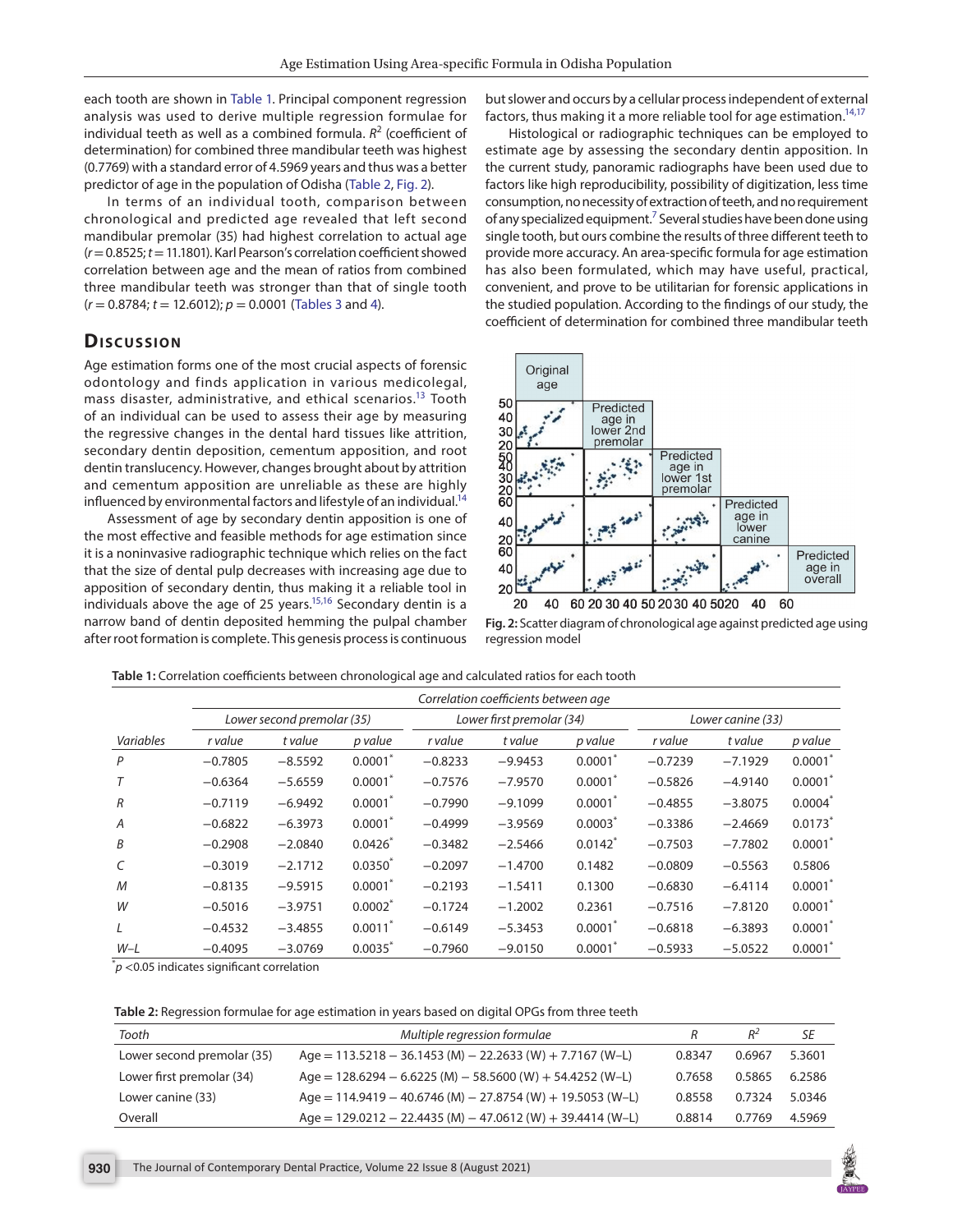| Tooth                      | Age           | Mean  | SD   | Paired t | p value |
|----------------------------|---------------|-------|------|----------|---------|
| Lower second premolar (35) | Original age  | 33.24 | 9.42 | 0.1126   | 0.9108  |
|                            | Predicted age | 33.16 | 7.93 |          |         |
| Lower first premolar (34)  | Original age  | 33.24 | 9.42 |          |         |
|                            | Predicted age | 33.14 | 7.08 | 0.1171   | 0.9073  |
| Lower canine (33)          | Original age  | 33.24 | 9.42 |          | 0.8854  |
|                            | Predicted age | 33.14 | 7.91 | 0.1449   |         |
| Overall                    | Original age  | 33.24 | 9.42 |          | 0.9246  |
|                            | Predicted age | 33.18 | 8.23 | 0.0952   |         |
|                            |               |       |      |          |         |

<span id="page-3-0"></span>**Table 3:** Comparison between chronological age and predicted age in different teeth

<span id="page-3-1"></span>**Table 4:** Correlation between chronological age and predicted age by Karl Pearson's correlation coefficient

|                            | Correlation between original age and<br>predicted age in |         |            |  |  |
|----------------------------|----------------------------------------------------------|---------|------------|--|--|
| Tooth                      | r value                                                  | t value | p value    |  |  |
| Lower second premolar (35) | 0.8525                                                   | 11.1801 | $0.0001^*$ |  |  |
| Lower first premolar (34)  | 0.7622                                                   | 8.0712  | $0.0001^*$ |  |  |
| Lower canine (33)          | 0.8425                                                   | 10.7238 | $0.0001^*$ |  |  |
| Overall                    | 0.8784                                                   | 12.6012 | $0.0001*$  |  |  |
| p < 0.05                   |                                                          |         |            |  |  |

was very high and thus proved to be a better predictor of age in the Odisha population. In terms of an individual tooth, comparison between chronological and predicted age revealed that left second mandibular premolar (35) had highest correlation to actual age. Karl Pearson's correlation coefficient showed correlation between age and the mean of ratios from three mandibular teeth taken together was stronger than that of a single tooth.

Saxena and Juneja et al. estimated the chronological age of the Indian population by measuring the pulp/tooth area ratio and other morphological variables of maxillary canine teeth using digital radiographs. The former did not observe any significant correlation while the latter reported a significant correlation between age and morphological variables.<sup>10,18</sup> Saxena observed a linear relationship of pulp/tooth area ratio of the right maxillary canine with chronological age in the Indian population. However, in our study, in terms of individual tooth, left second mandibular premolar showed the highest correlation to actual age.

Jagannathan et al. assessed the suitability of pulp/tooth volume ratio of mandibular canines for age prediction in the Indian population using cone beam computed tomography (CBCT). The equation derived yielded mean absolute error of 8.54 years when applied in their control group.<sup>19</sup> However, in our study with lower canines, standard error of 5.0346 was observed.

Kumar and Choudhary performed a similar study on the North Indian population using maxillary canines. Their formula [age = 96.795 − 513.561 × (*p/t* area ratio)] gave good results in the concerned population.[20](#page-4-22) Similar effective results with the same formula were also obtained by Jeevan et al. in the South Indian population using maxillary canines.[21](#page-4-23) Dehghani et al. estimated the chronological age in the Iranian population by calculating the pulp/ tooth area ratio of upper and lower canines in digital panoramic radiographs and concluded that the ratio of upper canine showed better correlation with chronological age than that of lower canine.<sup>22</sup> On the contrary, in the present study, mandibular canines

were used, and the best results were obtained when the findings of mandibular canine and premolars were combined.

On comparison between the standard error with respect to the formula derived for mandibular first premolar, our study showed an error of 6.2586 years of chronological age in contrast to Ravipati et al.'s 8.586 years. Moreover, correlation between age and PTR was statistically significant with a  $p$  value of  $<$ 0.001 and  $R^2$  value of 0.635 in the results of Ravipati et al.,<sup>23</sup> whereas, in our study, the value was 0.7622 with a *p* value of 0.0001 which was highly significant. However, in our study, all the three teeth taken together gave more precise results.

Chandan et al. estimated age by Kvaal's method in the North Indian population using digital panoramic radiography and a total of six teeth, i.e., maxillary central incisor, maxillary lateral incisor, maxillary second bicuspid, mandibular lateral incisor, mandibular canine, and mandibular first bicuspid on either the left or the right side. They reported that mandibular canines were better for age estimation, followed by maxillary second premolar and maxillary three teeth taken together.<sup>24</sup> On the contrary, in our study, coefficient of determination for combined three mandibular teeth was very high, thus a better predictor of age in the population of Odisha. In terms of individual tooth, the comparison between chronological and predicted age revealed that left second mandibular premolar had the highest correlation to actual age.

The findings of our study were not in concordance with the study of Singal et al. who evaluated age by Kvaal's modified measurements using computer-aided imaging software and digitized parameters using four teeth per subject, namely maxillary canine, maxillary second premolar, mandibular canine, and mandibular first premolar, and found a significant negative correlation between chronological age and variables, and maxillary second premolar showing the most promising results.<sup>[25](#page-4-19)</sup>

Gulsahi et al. investigated the relation between chronological age and ratio of pulp volume to tooth volume measurements using CBCT images of single-rooted teeth. Their study revealed that the ratio